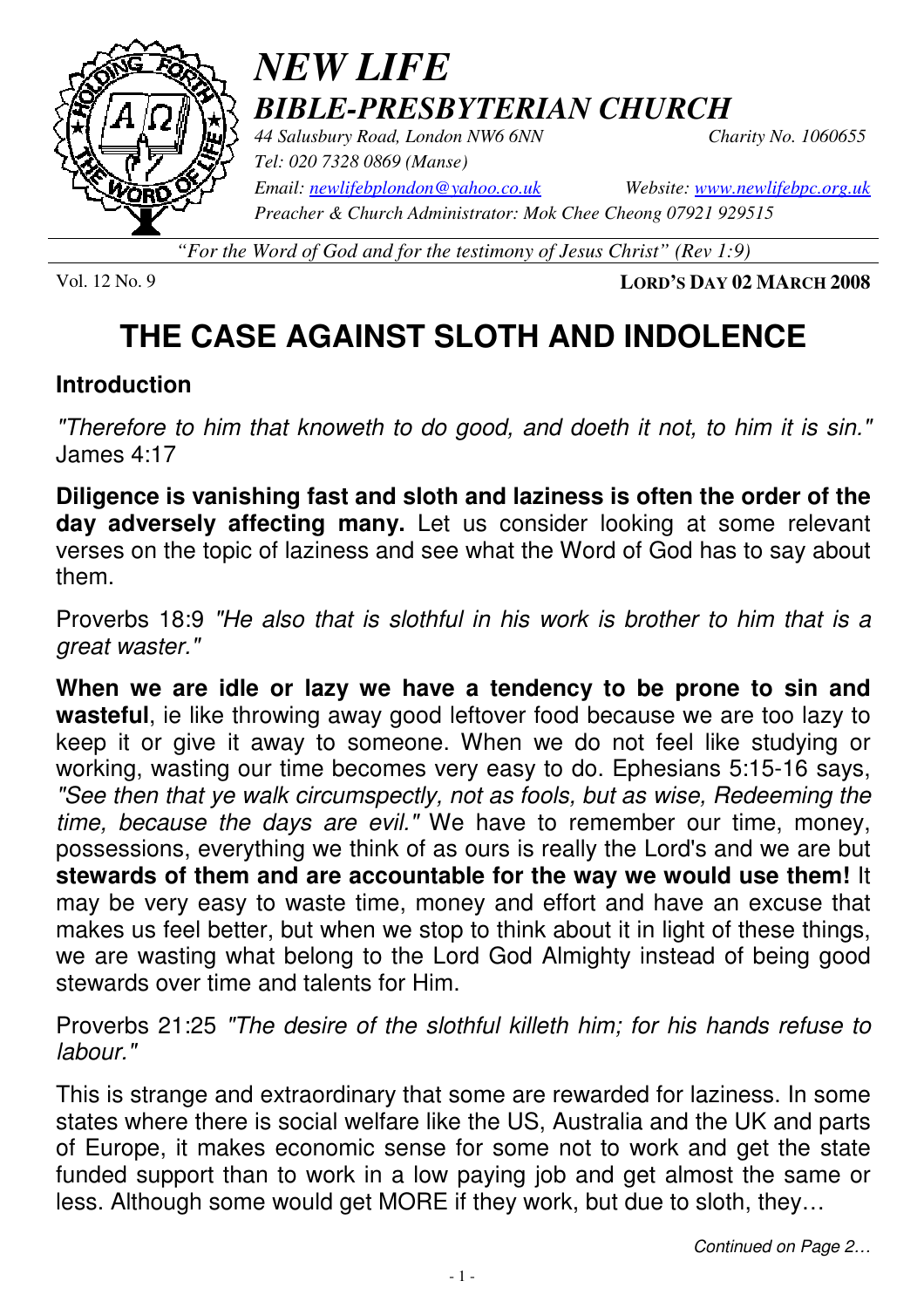rather be jobless and get free money instead. Fallen man is often lazy and never contented. They may want something, but do not want to actually WORK for it! 1 Thessalonians 4:11-12 says, "And that ye study to be quiet, and to do your own business, and to work with your own hands, as we commanded you; That ye may walk honestly toward them that are without, and that ye may have lack of nothing."

Some have their fathers always paying for everything for them eventually, thus confirming our slothfulness more and more. Laziness is a curse to ourselves and a great disservice to others. May the Lord deliver us from such selfishness and indolence!

#### Proverbs 22:13 "The slothful man saith, There is a lion without, I shall be slain in the streets."

There is always an excuse we can find for our laziness, but how many of them are actually sound? There are many excuses like 'I am tired' or 'I don't feel like doing it' or 'I will do it tomorrow', that we give than when we look at them closely, it is very obvious that that is all that it is, an excuse. Most "reasons" we give for not being able to do something that needs to be done cannot really be a justifiable one. Next time you think of a reason why you cannot possibly do something, pray and tell it to God first and take a closer look at it and see just how unreasonable it would be before heaven. Recognize it and come out from laziness and overcome it and do it anyway! **DIN** stands for '**D**o **I**t **N**ow' or '**D**elay **I**t **N**ot'.

#### Proverbs 20:4 "The sluggard will not plow by reason of the cold; therefore shall he beg in harvest, and have nothing."

What does the Bible say will be the fruit of our laziness? We will be left out of the spiritual harvest and there will be no blessings or reward! A basic agricultural rule is that we reap what we sow (Galatians 6:9) and if we do not sow the seed and water and the crop, then do not expect any harvest of it at all. It is like a student who does not study hard for examinations should not expect to get good results or some who do not work should not expect to get paid a decent salary. We may beg and plead but we will be left in want rightfully in the end. Galatians 6:7-9 says, "Be not deceived; God is not mocked: for whatsoever a man soweth, that shall he also reap. For he that soweth to his flesh shall of the flesh reap corruption; but he that soweth to the Spirit shall of the Spirit reap life everlasting. And let us not be weary in well doing: for in due season we shall reap, if we faint not."

Proverbs 6:6 "Go to the ant, thou sluggard; consider her ways, and be wise:"

There is an amazing tiny creature that is almost omnipresent. It is in the…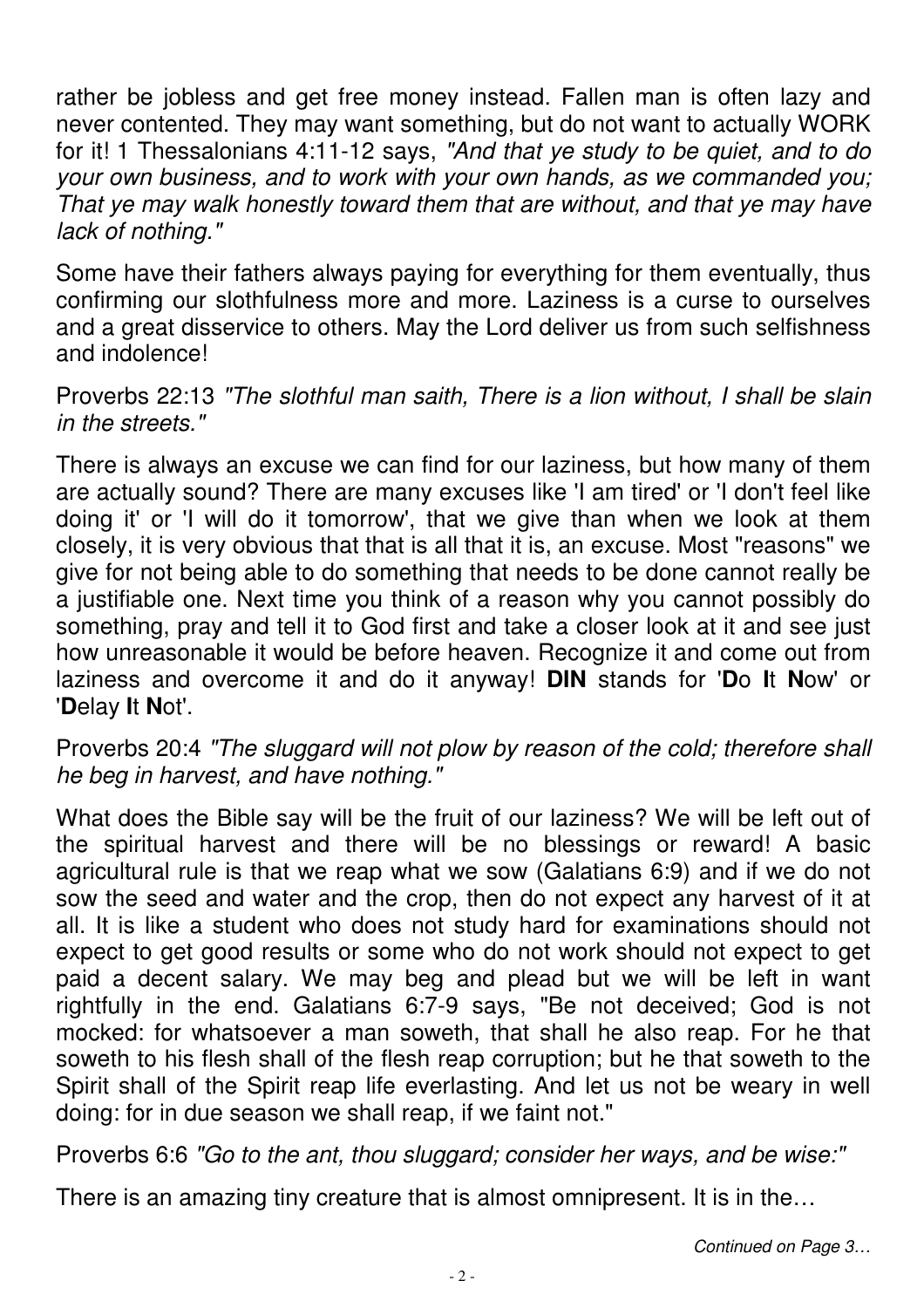house, the school, office, camp, garden, road, roof, and everywhere and it is always on the move. Have you seen a stationary ant before? That is a dead ant! We need to look at ourselves and recognize the slothful man in ourselves. What can we do to remedy this malady? God has given us the answer. Go to the ant and learn from it, He tells us.

Observe and emulate their organised and industrious ways. This is wise! Note what ants do in WORK. They work HARD and they work EFFICIENTLY. Ants are very organized; when they want to get the work done, it is not easy (except a can of Sheltox) to stop them. You can put all kinds of barriers (that the slothful would love to use as an excuse) in their way and they will find a way to overcome them. So determined are they, that when faced with a moat of water, the first in line will willingly drown so the next one can walk on its body and get a bit further! THAT is determination! That is finding a solution with hardwork in the strength of God even if it an uncomfortable one! Do we know and learn from an ant? Laziness should not stop them from getting done for the Lord what needs to get done. Let us watch and learn from them. That is what the Titus 2 women are all about! Teaching other poor young women and how to raise children and how to work hard effectively, thus blessing our husbands and households with the fruit of our labour (Titus 2:4-5).

### **Conclusion**

Romans 12:11 says, "Not slothful in business; fervent in spirit; serving the Lord". Indolence in the school, work, home or church is a real problem for some today and we need to address it. Is it a concern for you in 2008? **An idle mind is a devil's workshop. Deal with it as sin to be confessed and repented of before the Lord and ask Him to help** you to be industrious and hardworking for Christ. There will always be times in our lives when we need to rest and retire for a while, such as during an illness and hectic week of work, or just after the birth of a baby. These are times when you really must rest and relax. However, is our way of life is sleeping half the day and wasting our time away with excessive watching of the TV, playing computer games for many hours, or just loafing around with the SMS, listening to worldly music, pleasure and leisure without any honest labour done? Perhaps it is an opportune time to look at our heart and see if there is sloth residing there and deal with it accordingly. Let us be diligent to study and apply the Word of God (2 Timothy 2:15), pray to God and reach out to others with the gospel in the new year and diligently grow in the fear of God. **Remember idleness tempt the devil to tempt us!** Something to think and pray about.

> Rev Jack Sin, Maranatha B-P Church, S'pore (adapted from Maranatha Messenger 24 February 2008)